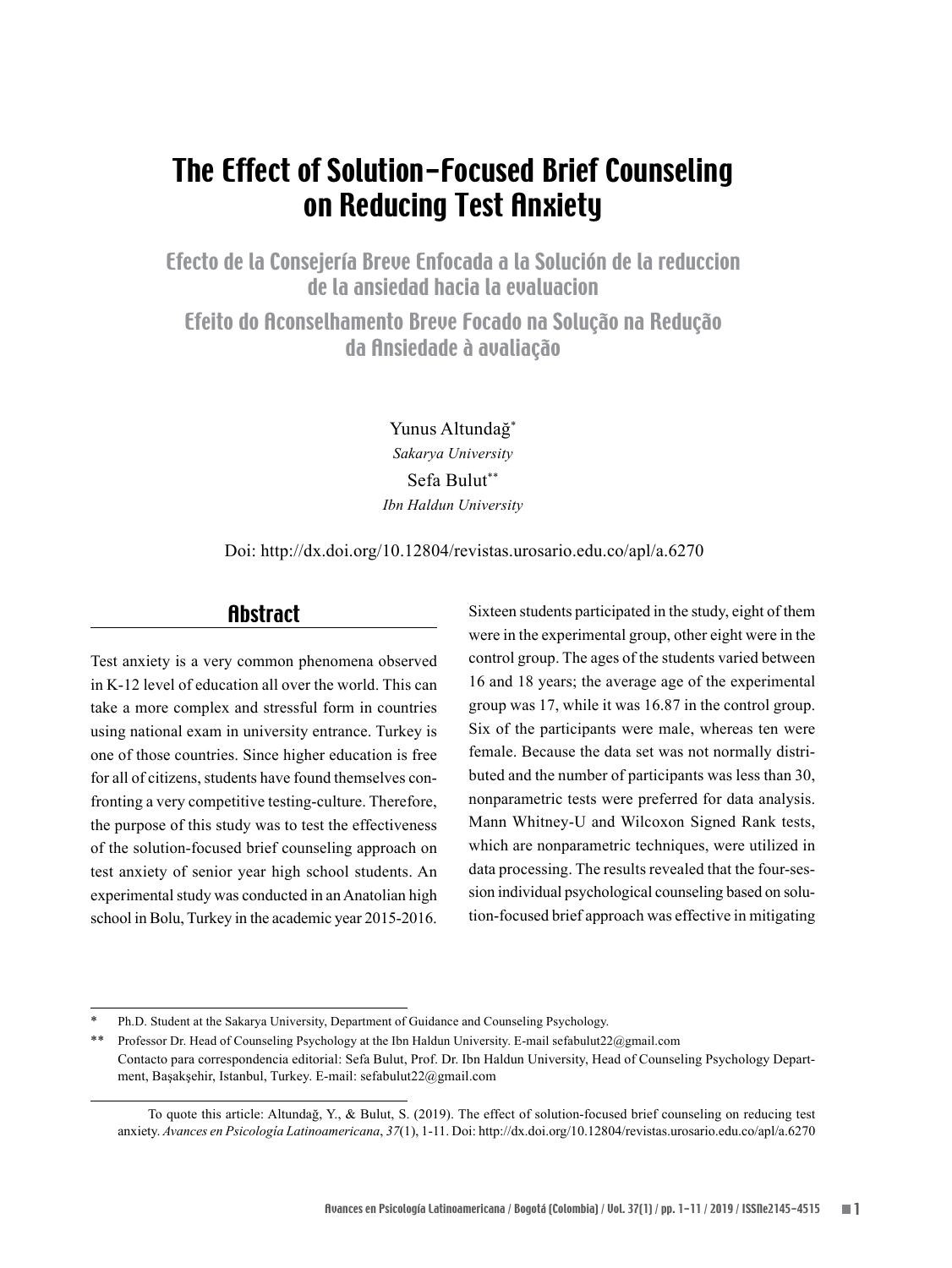students' test anxiety. These findings were found to be consistent with the related literature.

*Keywords*: Solution-Focused Brief approach, psychological counseling, test anxiety, adolescent, high school student, university entrance exam.

## Resumen

La ansiedad ante la evaluación es un fenómeno frecuente que se observa en los grados educativos K-12. Esto puede tornarse más complejo y estresante en países que utilizan los exámenes nacionales para el ingreso a la universidad. Turquía es uno de esos países. Debido a que la educación secundaria es gratuita para todos los ciudadanos, los estudiantes se enfrentan a una cultura de evaluación muy competitiva. Consecuentemente, el propósito de este estudio consistió en evaluar la efectividad de una intervención conforme al Modelo de Consejería Breve Enfocada en la Solución, realizada con estudiantes Senior de secundaria, en la reducción de la ansiedad ante la evaluación. El estudio se realizó en un colegio de bachillerato Anatolí en Bolu/Turquía en el año académico 2015-2016. Participaron dieciséis estudiantes, 8 en el grupo experimental y 8 en el grupo control. La edad de los participantes variaba entre 16 y 18 años; la edad promedio en el grupo experimental fue 17, y 16.87 en el grupo control. Seis de los participantes eran hombres y 10 eran mujeres. Debido a que los datos no se distribuyeron normalmente, y el número de participantes era menor a 30, en el análisis se utilizaron tests no paramétricos: Mann Whitney, y prueba de rangos con signo de Wilcoxon. Los resultados sugieren que cuatro sesiones de intervención conforme al modelo de Consejería Breve Enfocada en la Solución son efectivas para mitigar la ansiedad ante la evaluación. Estos hallazgos son consistentes con la literatura disponible.

*Palabras clave*: modelo de Consejería Breve Enfocada en la solución, ansiedad ante la evaluación, adolescentes, estudiante de secundaria, examen de ingreso a la universidad.

#### Resumo

A ansiedade ante a avaliação é um fenômeno frequente que se observa nos graus educativos K- 12. Isto pode tornar-se mais complexo e estressante em países que utilizam os exames nacionais para o ingresso à universidade. A Turquia é um desses países. Devido a que a educação secundária é gratuita para todos os cidadãos, os estudantes enfrentam-se a uma cultura de avaliação muito competitiva. Consequentemente, o propósito deste estudo consistiu em avaliar a efetividade de uma intervenção conforme ao Modelo de Aconselhamento Breve Focado na Solução, realizada com estudantes Sénior de secundária, na redução da ansiedade ante a avaliação. O estudo se realizou em uma escola de secundária Anatolí em Bolu, Turquia, no ano acadêmico 2015-2016. Participaram dezesseis estudantes, 8 no grupo experimental e 8 no grupo controle. A idade dos participantes variava entre 16 e 18 anos; a idade média no grupo experimental foi 17, e 16.87 no grupo controle. Seis dos participantes foram homens e 10 foram mulheres. Devido a que os dados não se distribuíram normalmente, e o número de participantes era menor a 30, na análise se utilizaram testes não paramétricos: Mann Whitney e prova de rangos com signo de Wilcoxon. Os resultados sugerem que quatro sessões de intervenção conforme ao modelo de Aconselhamento Breve Focado na Solução são efetivas para mitigar a ansiedade ante a avaliação. Estes resultados são consistentes com a literatura disponível.

*Palavras-chave*: modelo de Aconselhamento Breve Focado na solução, ansiedade ante a avaliação, adolescentes, estudante de secundária, exame de ingresso à universidade.

## **Introduction**

Several national examinations have been performed to select and place students in Turkey for years. These examinations, held by the Measurement, Selection and Placement Center (Ölçme, Seçme ve Yerleştirme Merkezi, mspc/ösym), which has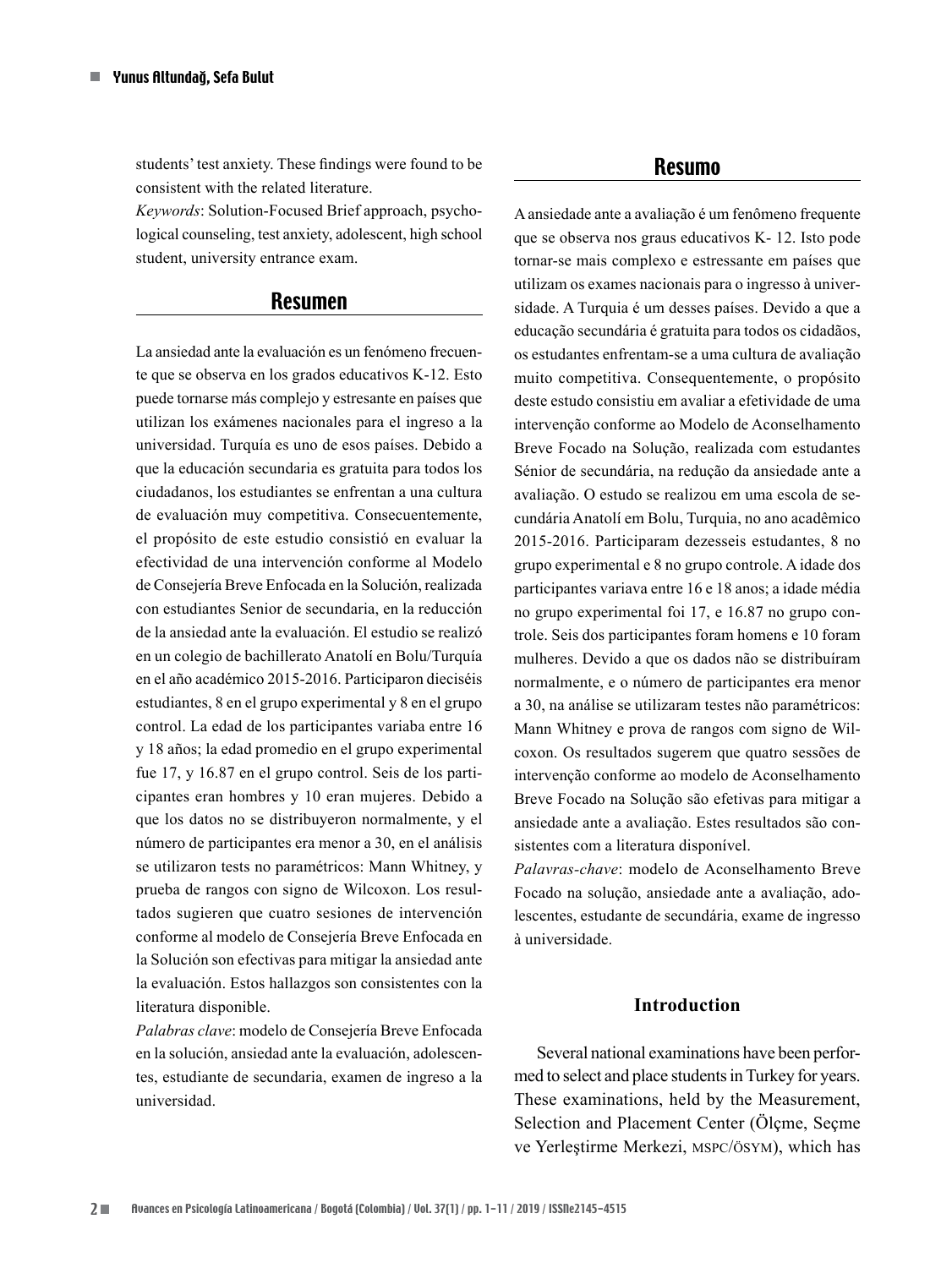a corporate structure, cover a very wide range of examinations for enrolling in military high schools for specialty exams in medicine at medical schools, as well as district governorship exams. Even though all exams are important for the candidates who are taking them, the most crucial ones are the university entrance exams, called Transition Examination to Higher Education (Yükseköğretime Geçiş Sinavi) (ETHE/YGS) and the Undergraduate Placement Exam (Lisans Yerleştirme Sınavı) (upe/lys) which can have an influence on the daily routines of the country. The first-stage exam, ETHE/YGS, is taken by approximately two million candidates (sspc/ösym, 2015). About half of them are the senior-year high school students, while the other half are graduated students. The majority of the candidates taking the exam go through a long studying period so that they can enroll in the universities and departments they have set sight on. Yet, a part of those candidates cannot succeed due to several reasons. Since quotas are limited, universities admit students who achieve a certain score and rank. Moreover, they have to take the examinations of many institutions and agencies, as well as the central exams such as the Public Personnel Selection Exam (Kamu Personeli Seçme Sınavı) (ppse/kpss), the Academic Personnel and Postgraduate Exam (Akademik Personel ve lisansüstü Eğitim Sınavı) (appe/ales), and the Foreign Language Exam (Yabancı Dil Sınavı) (FLE/ yds), after the completion of university education.

Central exams held before or after the university education can be misjudged for analysing beyond their actual purposes. Unrealistic considerations such as the achievement of schools or teachers or the family success may be asserted for the outcome of the exams (Erözkan, Doğan & Adıgüzel, 2017; Kumandaş & Kutlu, 2014). These kinds of exams are defined as "high risk exams" (Kumandaş & Kutlu, 2010; Meier, 2002). High risk exams generally include the exams by which a diploma or an important certification will be earned or an individual will transit to a higher level of educational institution (Resnick, 2002). For such exams, students are raced due to unrealistic expectations of students and parents (Looney, 2011). This may prevent them from showing their real performance.

Why do some candidates fail although they have sufficiently participated in exam preparation activities? There may be several answers to this question. Yet, one of the most prominent reasons is primarily test anxiety (Yıldırım & Ergene, 2003). This negative emotion experienced by candidates may hinder the real performance (DordiNejad et al., 2011; Koçkar, Kılıç & Şener, 2002; Yıldırım & Ergene, 2003). The early scientific studies on test anxiety had not been conducted until 1950s, and it has been a subject which started to be a research subject since 1990 (Birjandi & Alemi, 2010). Anxiety is divided into two groups: Trait anxiety and state anxiety (Spielberger, 1972). While state anxiety is when individuals regard what they are going through as stressing under certain circumstances, trait anxiety is a type of anxiety in which individuals thinks they are under threat all the time and regard almost all surroundings and stimuli as stressing. Trait anxiety is not experienced be everyone, it has varying severities or durations depending on the individual's personality (Spielberger & Vagg, 1995). Test anxiety is accepted as a special type of anxiety, generally experienced during a test or an examination. It is known that there are basically two dimensions of test anxiety: Affectivity and concern. Test anxiety expressed in the concept of affectivity covers somatic symptoms such as physiological and sensory shake, stomach bloating, sweating, and nausea. Test anxiety due to concern refers to the unrealistic thoughts and internal monologs about an exam (Öner, 1990; Akın, Demirci & Arslan, 2012).

All psychological counseling and guidance services should be functional, especially in reducing test anxiety at schools if they are run on a professional basis. On the other hand, group activities or methods based on solution-focused brief approach have been preferred to traditional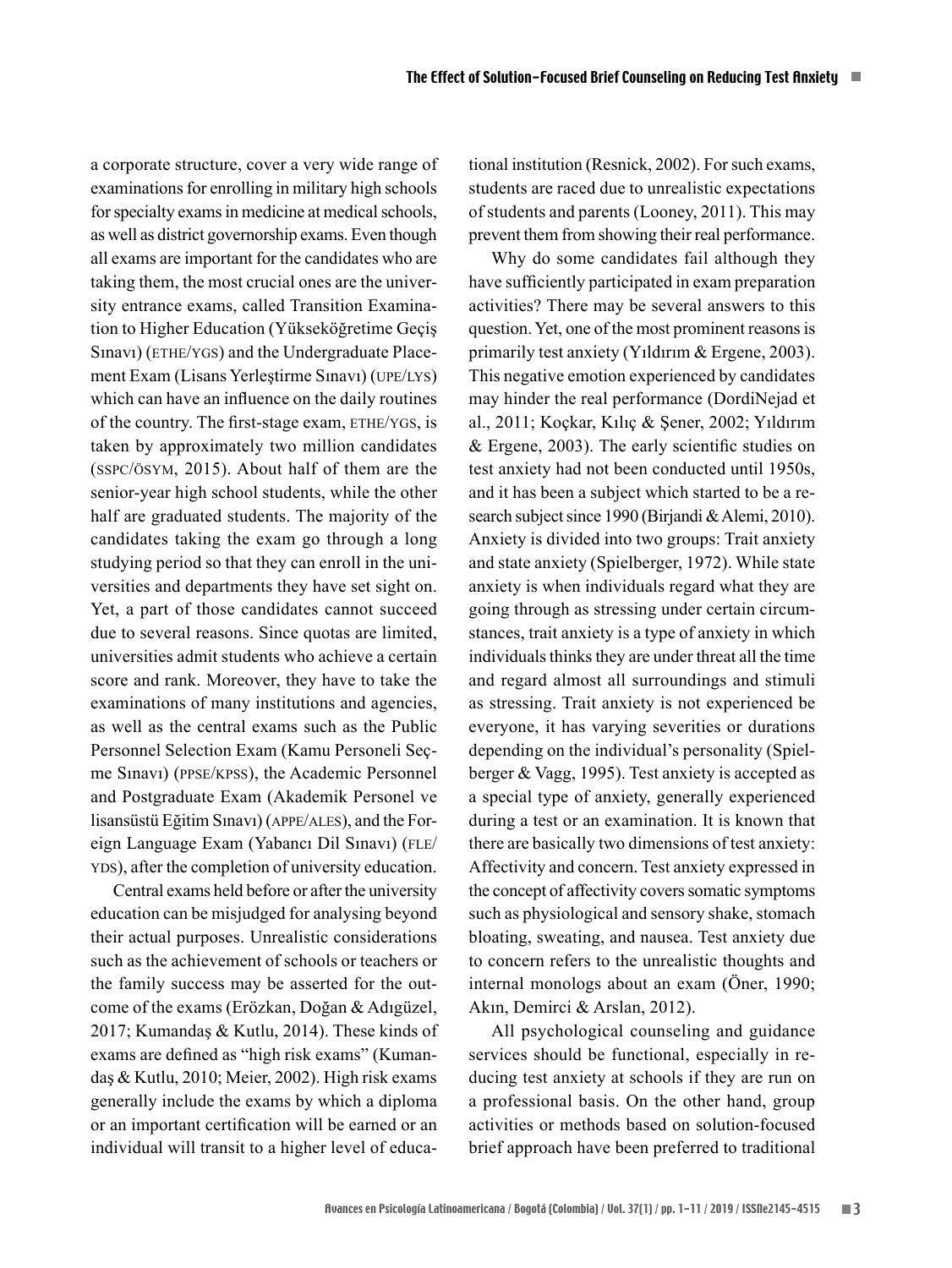personal counseling in recent years (Meier & Davis, 2007). It is recommended for the psychological counseling services in which the number of students is much higher than the number of experts in Turkey that methods based on solution-focused brief approach should be utilized (Meydan, 2013). Certain studies show that practices based on the solution-focused brief approach have healing effects on the mental health of children and adolescents (Franklin, Streeter, Kim & Tripodi, 2007; Franklin, Moore & Hopson, 2008; İşlek, 2006; Selekman, 2010). It was also proved in a meta-analysis study performed in China that procedures based on solution-focused brief approach (SFBA) proved to be effective in diminishing mental problems such as anxiety and depression (Kim et al., 2015). A group program based on SFBA aiming to reduce bullying at schools was found to be effective in reducing the levels of school bullying (Kvarme, Aabø & Sæteren, 2013). Group studies based on SFBA have been conducted in Turkey, too. It has been found in those studies that interventions based on SFBA have been effective in controlling the students' test anxiety (İşlek, 2006; Sarıcı-Bulut, 2010), in diminishing student burnout (İlbay, 2014), in reducing risk taking behaviors (Uysal, 2014), and in diminishing peer bullying among high school students (Çitemel, 2014).

sFBA was developed by Steve de Shazer and Insoo Kim Berg, who are co-founders of brief family therapy in the 1970s (Lipchik, 2002; Quick, 2008). Developing its basic concepts and perspective on the human nature in such a brief time, SFBA offers an environment where solutions are mentioned rather than the problems of psychological counseling approach. It is argued that trying to understand the causes of problems may not always be a part of the solution. As a future-and-objective-directed approach, in psychological counseling based on SFBA, the past is visited only for accessing the times when one has been successful (de Shazer & Dolan, 2012). Those past achievements are utilized as a motivating instrument to get rid of or overcome

the current hardship. Therefore, techniques and skills which have been useful in the past and will possibly be useful are entered into the client's zone of awareness (Gençdoğan, 2014; Selekman, 2008). SFBA is basically formulated in three ways: These include *(i)* "if it is not broken, do not fix it"; *(ii)* "if something works, continue with it"; *(iii)* "if something does not work, do something else" (Meydan, 2013; Sklare, 2010). These strategies aim at enabling clients to use their sources actively and efficiently. Exceptions are considered an important instrument in this approach. The therapist tries to identify the existence of any moment or period in the past when no problem has been experienced (Siyez & Tan, 2014). The therapist tries to reveal strong and useful strategies of the client by asking "What happened at that time so that no problem occurred?"

Today, factors such as expectations of families as well as children and adolescents and time limitation are effective in the preference of solution-focused brief approaches. According to Selekman (2008), the family expectation generally has to do with getting efficient results for their children in short time. Thus, they prefer to solve their problems in a brief time. On the other hand, adolescents may become uncomfortable with the way in which traditional approaches try to understand the individual in a detailed way (MacDonald, 2007). They may respond to psychological counseling in which solutions and strengths are rather mentioned in SFBA because they otherwise feel criticized and questioned. Another factor is time limitation. The fact that the number of experts is limited, but the number of students is much higher can encourage counselors to use brief approaches especially in Turkey (Meydan, 2013).

Students take several exams and receive several assessments during their academic life, they also take the university entrance exam qualified as high risk exams. This examination may become very worrisome for some students. This study aims to test the effectiveness of personal psychologi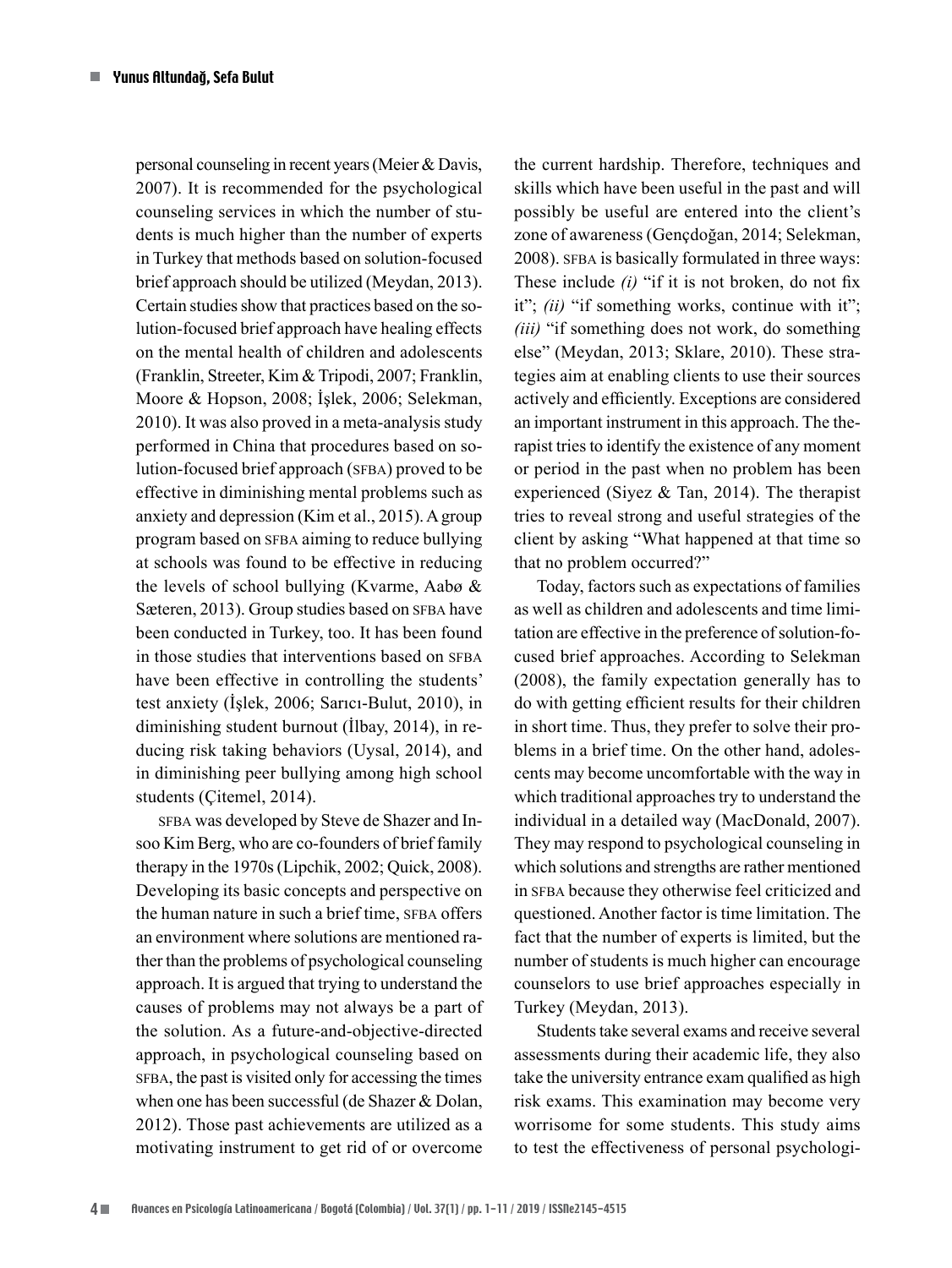cal counseling based on solution-focused brief approach (SFBA) on the test anxiety experienced by senior-year high school students who are studying for the university entrance exam.

## **Method**

#### **Study Group**

Th participants group of the study was composed of 16 senior-year high school students at an Anatolian high school in Bolu in the academic year 2015-2016. For the sampling method, purposeful sampling technique was used. Both the experimental and the control group consisted of eight students. Two of the participants were male, six of them were female in the experimental group, mean age was 17. Four male and four female participants constituted the control group with an average age of 16.87.

## **Procedure**

The working plan of guidance and psychological counseling was taken in consideration for the study at the school. The Revised Test Anxiety Scale (Akın, Demirci, & Arslan, 2012) was administered to 150 senior-year high school students who were about to take the university entrance exam. The score obtained from the scale varied between 20 and 80. Forty students who scored 45 and higher in the scale were basically informed about test anxiety and personal psychological counseling based on solution-focused brief approach. Moreover, the students who volunteered at the school were told that there would be personal psychological counseling about how to cope with test anxiety. A week was granted for application, and ten students volunteered to participate in the study at the end. Yet, two of them changed their minds. The study was conducted with the remaining eight students. The control group was formed by eight students who had been selected randomly among the re-

maining 32. The control group had similar levels of test anxiety scores as the experimental group. No intervention was taken on the control group. All the students in the experimental group took a four-session individual counseling based on solution-focused brief approach. The sessions were performed once a week, while no procedure was followed for the control group. The following is the process of how the sessions were performed:

*Session 1:* In Session 1, student's basic details, such as feelings and thoughts about the exam and the standing of house and family life, were learned. This session took about 60 to 70 minutes; it was the session during which the most important data on the client's standing regarding text anxiety were collected. The exceptional moments when the client did not experience the issues he/she regarded as problems were identified. Since even the smallest changes are important in the solution-focused brief approach, through scaling questions it was tested whether there was a change in the test anxiety felt by the client between the pre-counseling period and the first session. Using the miracle question technique, the moments when test anxiety was not experienced were identified by asking questions like how the moments when test anxiety was not felt occurred and how this situation could be noticed. In addition, the objectives planned to be introduced to students at the end of counseling were concreted and identified. Session ended with homework and rating questions.

*Session 2:* At the beginning, the previous session was summarized in general. The therapist tried to determine whether there was only progress by asking scaling questions. Even though there was a little change, for example for half a point, the case was emphasized and the therapist tried to enhance the client's motivation. If there was any decline in the score, a future-oriented goal-setting process was commenced by asking "What can you do to increase your score (by half a point or a point at least)?" The therapist tried to motivate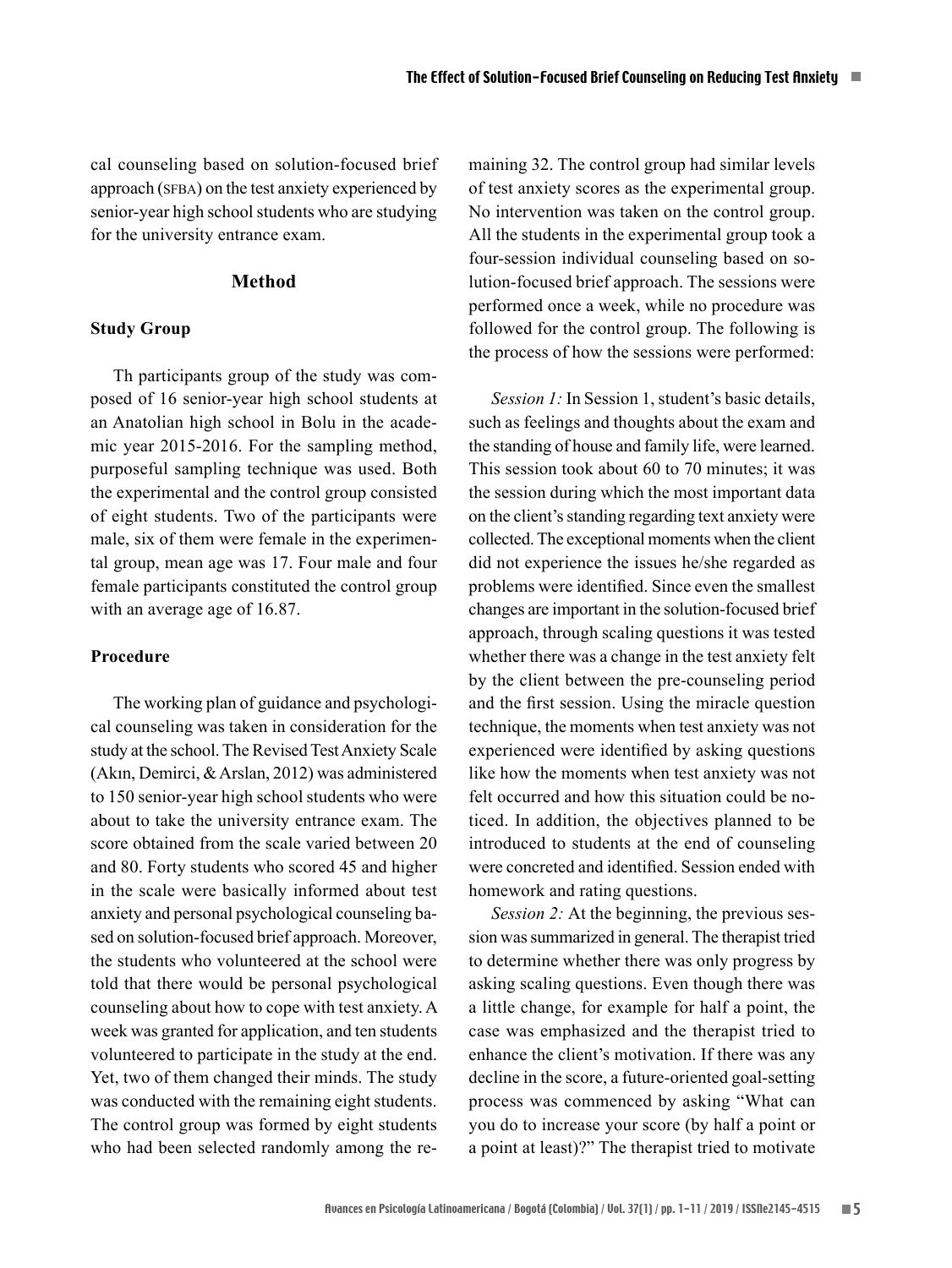the progress stated by the client with responses like those of an amigo (i.e. "it's great to hear that", "such good result, etc.") Homework was assigned to them to record moments when the client took an exam but did not experience test anxiety. In general, positive improvement and progresses in the session were emphasized and summarized to put an end to the session.

*Session 3:* The previous session was briefly reviewed and the session was commenced with the evaluation of the past week's homework. Through rating questions, the therapist tried to determine whether there was any progress. The progresses were studied in depth by asking: "What did you do to change your score in this rating scale". At this point, emphasizing that tangible behaviors explained by the client was an important step of the change, the therapist gave the client amigo responses for that achievement. In general, positive improvement and progresses in the session were emphasized and summarized to put an end to the session. The therapist also reminded the client of the fact that the next session would be the last one.

*Session 4:* The session was commenced by reviewing the previous session. Progresses were evaluated with the rating scale. The improvements were also emphasized. The level achieved by the client in the desired behaviors was tested. It was generally observed that there was progress and that the necessary awareness was created. The session was ended by taking client's opinions and approval about the termination of sessions.

Before initiating the study, the Mann Whitney-U test was conducted to assess whether the experimental and control groups were similar in terms of test anxiety scores. The results of the analysis are given in Table 1.

As a result of the Mann Whitney-U test, no significant difference was found between the scores of the test anxiety scale subdimensions and the total test anxiety scores (U=23.5,  $p$ >.05) of the groups in terms of tension (U=31,  $p$ >.05), bodily symp-

|  |  | п |  |
|--|--|---|--|
|--|--|---|--|

*U-test results regarding experimental/control groups' pretest scores of test anxiety and its subdimensions*

|                    | Group                   | n | Mean<br>Rank | Mean<br>Total  | U  | P    |
|--------------------|-------------------------|---|--------------|----------------|----|------|
| Tension            | Experimental            | 8 | 8.63         | 69.00          | 31 | .959 |
|                    | Control                 | 8 | 8.38         | 67.00          |    |      |
| Bodily             | Experimental            | 8 | 8.50         | 68.00          | 32 | 1.00 |
| Symp-<br>toms      | Control                 | 8 | 8.50         | 68.00          |    |      |
| Worries            | Experimental            | 8 | 7.31         | 58.50 22.5 328 |    |      |
|                    | Control                 | 8 | 9.69         | 77.50          |    |      |
|                    | Test-irre- Experimental | 8 | 6.88         | 55.00          | 19 | .195 |
| levant<br>Thinking | Control                 | 8 | 10.13        | 81.00          |    |      |
| Total              | Experimental            | 8 | 7.44         | 59.50 23.5 382 |    |      |
|                    | Control                 | 8 | 9.56         | 76.50          |    |      |

toms (U=32, p>.05), worries (U=22.5, p>.05) and test-irrelevant thinking (U=19, p>.05). This result shows that the participants in the experimental and control groups were similar in terms of test anxiety scores at the beginning.

#### **Data Collection Instruments**

*Revised Test Anxiety Scale*: The original form was developed in the usa, Egyptian variants (Benson & El-Zahhar, 1994) were adapted into Turkish culture by Akın, Demirci and Arslan (2012). The scale is composed of 20 items and 4 dimensions. The subdimensions are tension (5 items; for example, "I feel really tense during the test"), bodily symptoms (5 items; for example, "I feel my mouth goes dry during the test"), worries (6 items; for example, "I find myself thinking what I will do when I fail during the test"), test-irrelevant thinking (4 items; for example, "I think about being in another place during the test"). A series of statistical analyses were conducted within the scope of adaptation studies. The results of the linguistic equivalence study showed that the correlations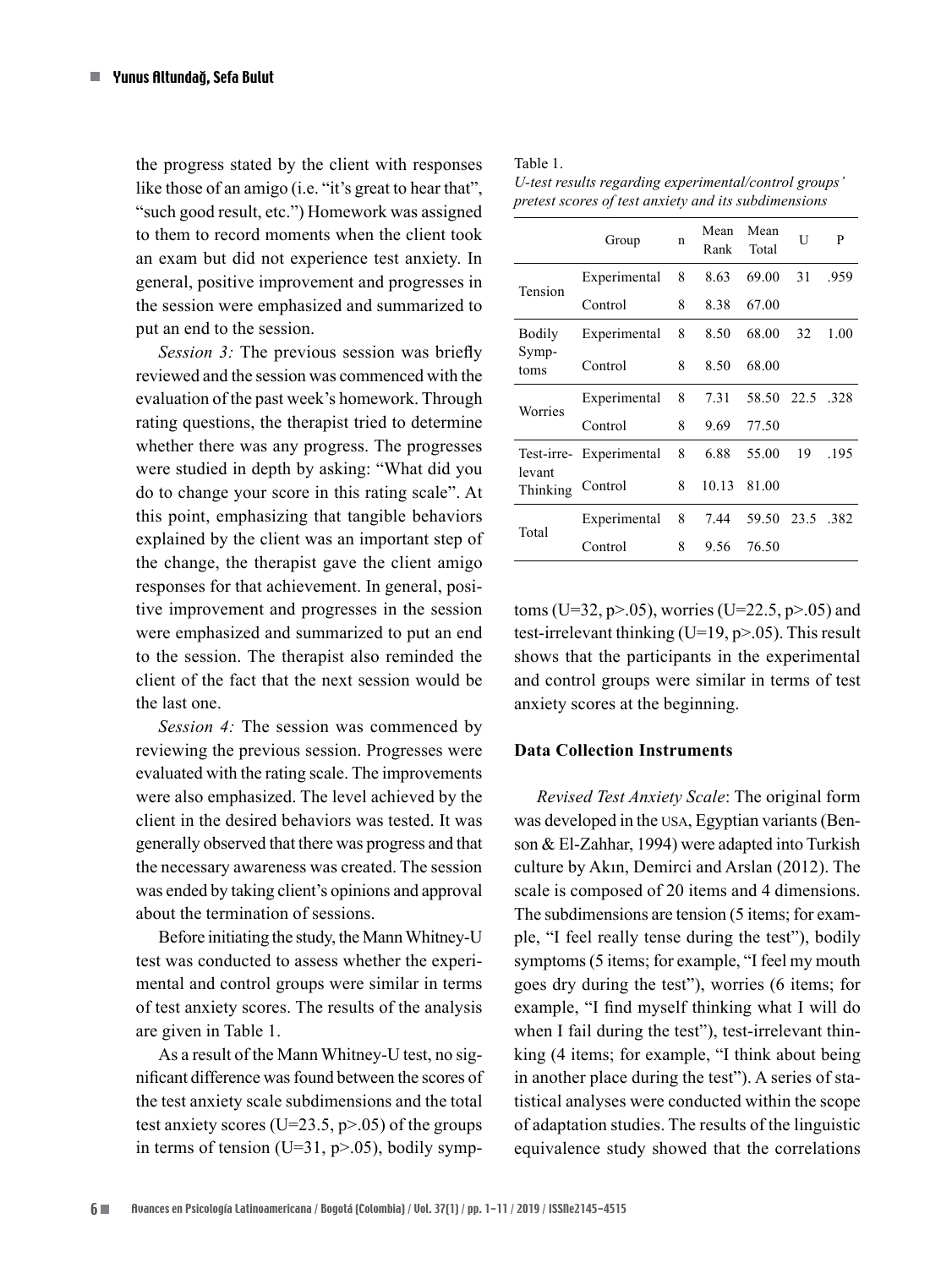among the items in the scale's Turkish and original form varied between .52 and .91. It was also found in the study on the high school sample that the four-dimension model showed good fit in the confirmatory factor analysis (*x²*=332.20, sd=160, RMSEA=.056, CFI=.92, IFI=.92, GFI=.91, and srmr=.051). The internal consistency reliability coefficients were found to be .78 for the tension subscale, .77 for the bodily symptoms subscale, .71 for the worries subscale, .80 for the test-irrelevant thinking, and .88 for the whole scale. The test-retest coefficients obtained after applying the scale three weeks later were found to be .75, .64, .74, and .70, respectively, and .65 for the whole scale. It was seen that scale's item-total correlation coefficients varied between 37 and 58. The calculated indices were  $x^2$ /df= 2.50, AGFI=.89, GFI=.93,  $CFI = .95$  and RMSEA $= .074$  in this study. Besides, the internal consistency reliability coefficients were found to be .74 for the tension subscale, .76 for the bodily symptoms subscale, .73 for the worries subscale, .79 for the test-irrelevant thinking. These measures show that SFBA is a reliable and usable instrument in the Turkish culture.

## **Results**

The Mann Whitney-U test for unrelated samples and the Wilcoxon Matched-Pair test, which are among non-parametric techniques, were utilized in the analysis of the experimental and control groups data. Where the number of the sample group is under 30 and the normality assumptions cannot be met, it is recommended to resort to non-parametric techniques (Büyüköztürk, 2002). Since there were only 16 participants in the study group (eight in the experimental group and eight in the control group) and the distribution was not normal, non-parametric analyses were utilized.

The Wilcoxon Signed Rank test was used to test whether the solution-focused brief individual counseling approach practiced in the experimental group produced any differences in the students test anxiety scores. The results of the analysis are given in Table 2.

Table 2.

*The results of the Wilcoxon signed rank test regarding experimental group's pretest and posttest scores of test anxiety scale subdimensions and total text anxiety scale*

| <b>Total Test</b><br>Anxiety<br>and its<br>Subdimensions                                    | Posttest-<br>Pretest | n            | Rank | Mean Mean<br>Total | Z    | p    |
|---------------------------------------------------------------------------------------------|----------------------|--------------|------|--------------------|------|------|
| <b>Tension Post-</b><br>test - Tension<br>Pretest                                           | Negative<br>Rank     | 8            | 4.50 | 36.00 2.52         |      | .012 |
|                                                                                             | Positive<br>Rank     | 0            | .00  | .00                |      |      |
|                                                                                             | Equal                | 0            |      |                    |      |      |
| <b>Bodily</b><br>Symptoms<br>Posttest - Bo-<br>dily Symp-                                   | Negative<br>Rank     | 8            | 4.50 | 36.00 2.52         |      | .012 |
|                                                                                             | Positive<br>Rank     | $\theta$     | .00  | .00                |      |      |
| toms Pretest                                                                                | Equal                | $\theta$     |      |                    |      |      |
| <b>Worries Post-</b><br>test - Worries<br>Pretest                                           | Negative<br>Rank     | 7            | 5.00 | 35.00 2.38         |      | .017 |
|                                                                                             | Positive<br>Rank     | 1            | 1.00 | 1.00               |      |      |
|                                                                                             | Equal                | $\theta$     |      |                    |      |      |
| Test-irrele-<br>vant Thin-<br>king Posttest<br>- Test-irre-<br>levant Thin-<br>king Pretest | Negative<br>Rank     | 7            | 4.00 | 28.00              | 2.38 | .017 |
|                                                                                             | Positive<br>Rank     | $\mathbf{0}$ | .00  | .00                |      |      |
|                                                                                             | Equal                | 1            |      |                    |      |      |
| <b>Total Posttest</b><br>- Total Pretest                                                    | Negative<br>Rank     | 8            | 4.50 | 36.00 2.52         |      | .012 |
|                                                                                             | Positive<br>Rank     | 0            | .00  | .00                |      |      |
|                                                                                             | Equal                | $\theta$     |      |                    |      |      |

p<.05

As a result of the Wilcoxon Signed Rank test applied to the experimental group for the period before and after the individual counseling based on the solution-focused brief approach, significant differences were found between the pretest and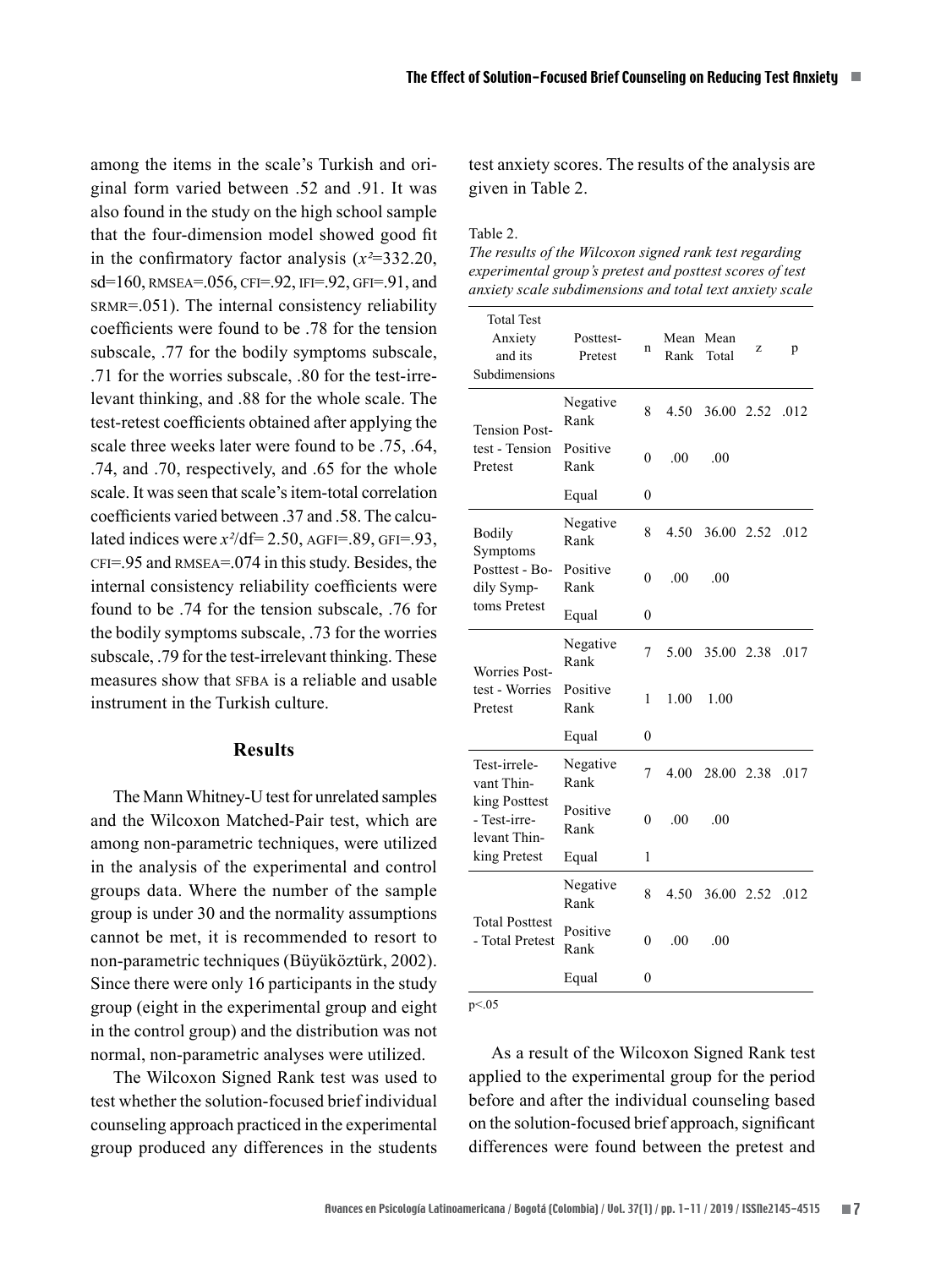posttest results. As it can be seen in Table 3, in consideration of the mean rank and all subdimensions of the test anxiety scale and the total test anxiety scores (z=2.52, p<.05), tension (z=2.52, p<.05), bodily symptoms ( $z=2.52$ ,  $p<.05$ ), worries ( $z=2.52$ ,  $p<05$ ), and test-irrelevant thinking ( $z=2.52$ ,  $p<05$ ), it is seen that this difference is in favor of a negative rank, that is, the pretest scores. Since lower scores mean lower levels of test anxiety in the revised test anxiety scale, decreasing scores of total test anxiety scale and its subdimensions in the posttest data indicate that the study produced a significant difference between the pretest and the posttest.

The Mann Whitney-U test was run to see whether the personal counseling based on solution-focused brief approach generated any significant difference between control group and experimental group posttest scores. The results of the statistical analysis are given in Table 3.

Table 3.

*U-test results regarding experimental/control groups' posttest scores of test anxiety and its subdimensions*

|                                  | Group               | n | Mean<br>Rank | Mean<br>Total | U    | p    |
|----------------------------------|---------------------|---|--------------|---------------|------|------|
| Tension                          | Experimental        |   | 8 4.81       | 38.50         | 2.50 | .002 |
|                                  | Control             | 8 | 12.19        | 97.50         |      |      |
| Bodily<br>Symptoms               | Experimental 8 4.94 |   |              | 39.50         | 3.50 | .002 |
|                                  | Control             | 8 | 12.06        | 96.50         |      |      |
| Worries                          | Experimental 8 4.50 |   |              | 36.00         | .00  | .001 |
|                                  | Control             |   | 8 12.50      | 100.00        |      |      |
| Test-irre-<br>levant<br>Thinking | Experimental        |   | 8 4.75       | 38.00         | 2.00 | .001 |
|                                  | Control             |   | 8 12.25      | 98.00         |      |      |
| Total                            | Experimental        | 8 | 4.50         | 36.00         | .00  | .001 |
|                                  | Control             | 8 | 12.50        | 100.00        |      |      |
|                                  |                     |   |              |               |      |      |

 $p < 05$ 

As a result of the Mann Whitney-U test, a significant difference was found between scores of the test anxiety scale subdimensions and the total test anxiety scores (U=.00,  $p<.05$ ) of the groups

in terms of tension (U=2.50, p<.05), bodily symptoms (U=3.50, p < 05), worries (U=.00, p < 05) and test-irrelevant thinking  $(U=2.00, p<0.05)$ . As for the mean rank in the result, it was established that there was a decrease in the test anxiety scores of the students who participated in the psychological counseling based on solution-focused brief approach compared to the students who did not. It is also seen that the personal psychological counseling was effective in alleviating the test anxiety experienced by the senior-year high school students.

## **Discussion**

In this study, the effectiveness of the psychological counseling based on solution-focused brief approach in alleviating the test anxiety experienced by the senior-year high school students was the research subject. A significant difference was found between the experimental and control group in terms of the scores of the tension, bodily symptoms, worries, and test-irrelevant thinking subdimensions of the test anxiety scale and the total test anxiety scores. This result was assumed as an evidence indicating that psychological counseling based on sbfa has an impact on reducing test anxiety.

There are no studies found in the literature, which research the effect of individual counseling based on SBFA on the test anxiety experienced by children or adolescents. In this sense, this study can be regarded as an original one. Yet, there is evidence that personal psychological counseling based on SBFA is highly effective in mitigating mental problems such as anxiety and depression (Franklin, Streeter, Kim & Tripodi, 2007; Franklin, Moore & Hopson, 2008; Kim et al., 2015; Reddy, Thirumoorthy, Vijayalakshmi & Hamza, 2015; Selekman, 2010). It is also seen that it is effective in school problems such as drop-out or truancy (Lovarco & Csiernik, 2015). In addition, there are experiment-oriented group studies based on SBFA. For example, in the six-session group study based on sbfa by Ateş (2016), it reduced students' burnout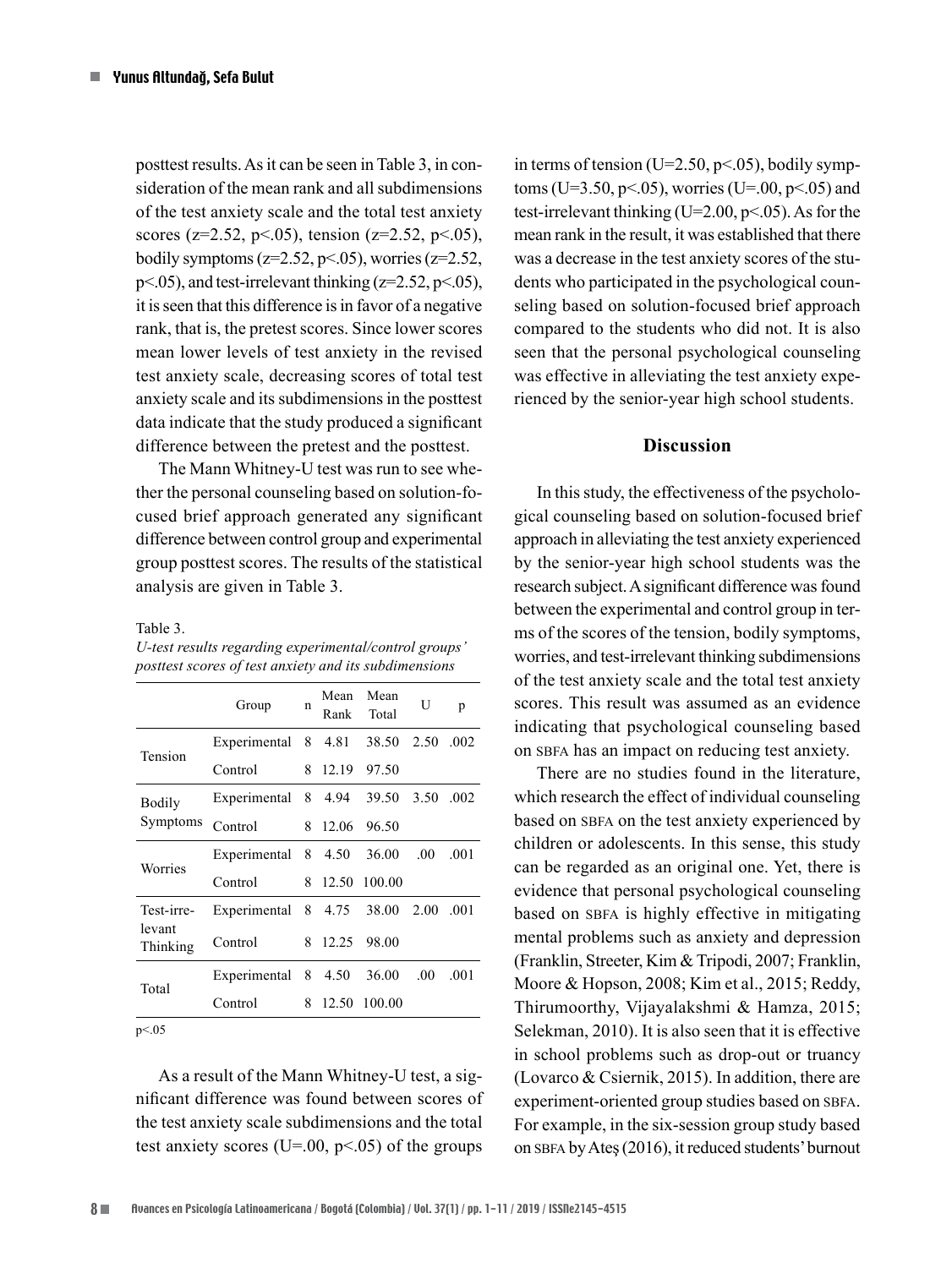levels. In the study by İşlek (2006), it was found that the SBFA -based group study had an effect on alleviating the text anxiety experienced by students preparing themselves for the university entrance exam. It was also found in a similar study that the sbfa -based group approach was effective on reducing text anxiety levels of students who were attending the second grade of the elementary school (Sarıcı-Bulut, 2010). In general, it is thought that the natural brief, practical and useful aspects of sbfa -based interventions may have an influence on controlling the test anxiety intensively experienced by adolescents.

Annually, there are a lot of national wide central exams taking place in Turkey. These exams may be attributed to different associations other than their actual purposes. Especially for the exams that are held once a year such as the university entrance exam, students and teachers as well as parents attach excessive meanings to the exams; giving the impression that there is no alternative for students, something that can put much stress on them. Indeed, it was seen in a study conducted with university students that the fact they could take an alternative exam decreased significantly their level of test anxiety (Aşcı, Işlak & Güler, 2015). Moreover, there are research results considering that test anxiety may hinder academic achievement (Tugan, 2015). Test anxiety, which originates from the meanings attributed to the exams by individuals, can be controlled when support is received and effective strategies are used (Kaya, 2015; Yeo, Goh & Liem, 2015; Zolfaghari, Noghabi, Fathi & Hadipour, 2015). Guidance services and psychological counselors who provide support have the competency to reduce and control test anxiety at the schools in Turkey. SBFA -based psychological counseling which is quite practical and functional comes forward as a suitable method for the intervention in test anxiety. Due to reasons such as insufficient number of experts and a higher number of students, attention by psychological counselors at schools using the sbfa in their services for test anxiety will prove useful for students experiencing this particular anxiety.

A follow up study to track the permanent effect of the intervention could not be performed because the students who participated in this study took the university entrance exam and graduate from school afterward. This is an important limitation of the study. Another limitation is that the study cannot be generalized to other schools because it was performed in an Anatolian gymnasium type state high school. To this end, research studies conducted in different types of schools and along with a monitoring study may contribute to the better understanding of the subject. In addition, it may be functional to deliver in-service training to psychological and school counselors so that the sbfa -based psychological counseling skills, whose validity has been proved both in this and other studies can be taught and improved.

## **References**

- Akın, A., Demirci, İ., & Arslan, S. (2012). Revize edilmiş sınav kaygısı ölçeği: geçerlik ve güvenirlik çalışması. *Journal of Educational Sciences & Practices*, *11*(21). 103-118.
- Aşcı, M., İşlak, O., & Güler, Ş. (2015). Yükseköğretim programlarının sınama durumlarında kullanılan ölçme araçlarının öğrencilerin sınav kaygıları üzerine etkileri celal bayar üniversitesi eğitim fakültesi örneği. *Celal Bayar Üniversitesi Sosyal Bilimler Dergisi*,*13*(4). 185-198.
- Ateş, B. (2016). Effect of solution focused group counseling for high school students in order to struggle with school burnout. *Journal of Education and Training Studies*, *4*(4), 27-34.
- Benson, J., & El-Zahhar, N. (1994). Further refinement and validation of the revised test anxiety scale. *Structural Equation Modeling: A Multidisciplinary Journal*, *1*(3), 203-221.
- Birjandi, P., & Alemi, M. (2010). The impact of test anxiety on test performance among Iranian EFL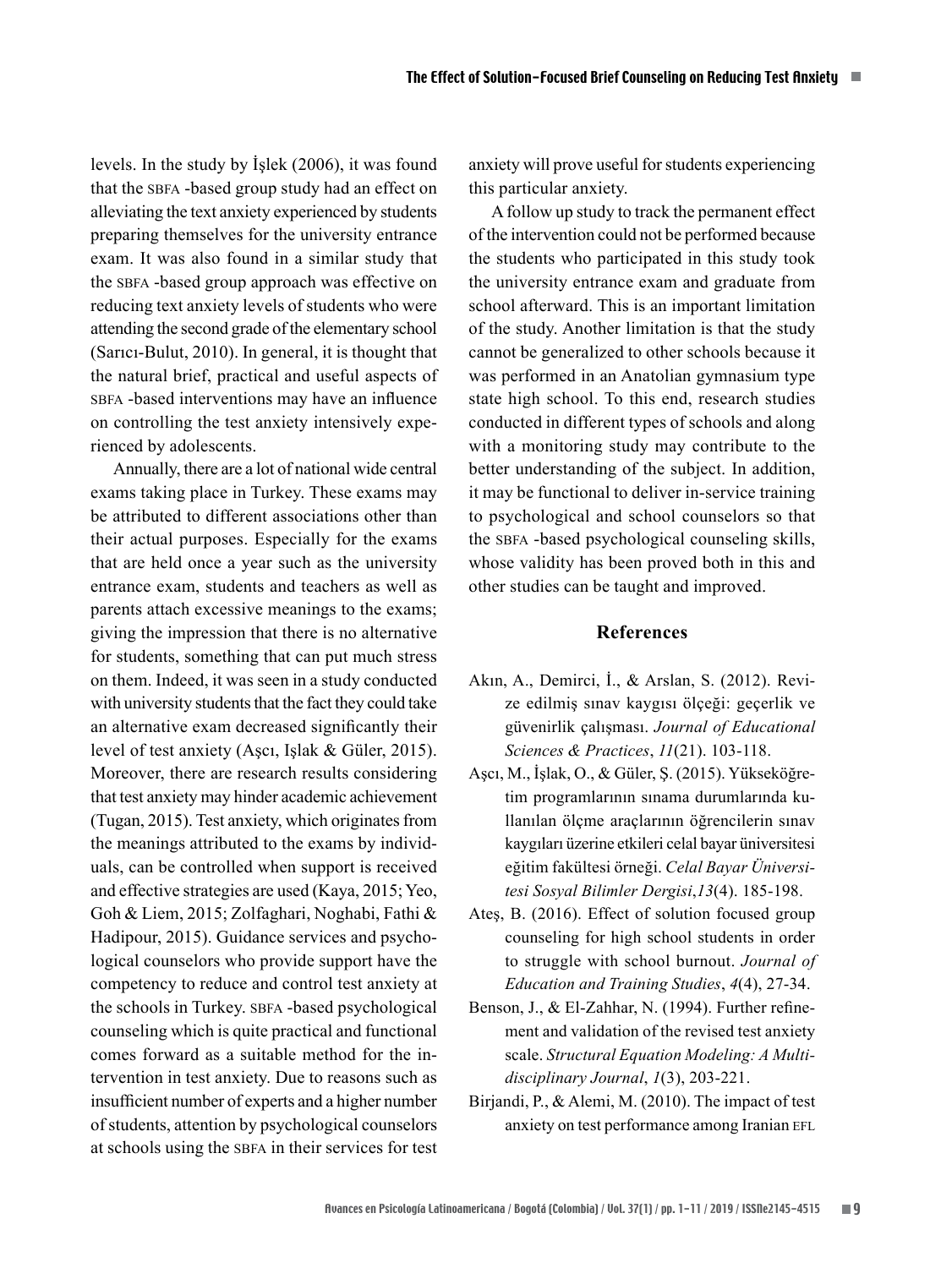learners. *brain. Broad Research in Artificial Intelligence and Neuroscience*, *1*(4), 44-58.

- Büyüköztürk, Ş. (2002). *Sosyal bilimler için veri analizi el kitabı-istatistik, araştırma deseni spss uygulamaları ve yorum* (16 ed.). Ankara: Pegem A Yayıncılık.
- Çitemel, N. (2014). Çözüm *odaklı kısa süreli grupla psikolojik danışmanın lise* öğrencilerinin *akran zorbalığına etkisi*. Unpublished doctoral dissetation, Sakarya University, Sakarya, Turkey.
- DordiNejad, F.G., Hakimi, H., Ashouri, M., Dehghani, M., Zeinali, Z., Daghighi, M. S., & Bahrami, N. (2011). On the relationship between test anxiety and academic performance. *Procedia Social and Behavioral Sciences, 15*, 3774–3778.
- Erözkan, A., Doğan, U., & Adıgüzel, A. (2017). Sources of Test Anxiety: A Qualitative Approach. *Journal of Education and Practice, 8*(27), 85- 100.
- Franklin, C., Streeter, C. L., Kim, J. S., & Tripodi, S. J. (2007). The effectiveness of a solution-focused, public alternative school for dropout prevention and retrieval. *Children and Schools*, *29*(3), 133-144.
- Franklin, C., Moore, K., & Hopson, L. (2008). Effectiveness of solution-focused brief therapy in a school setting. *Children & Schools*, *30*(1), 15-26.
- Gençdoğan, B. (2014). Çözüm odaklı terapi yaklaşımı. A. Akın & R. Şahin (Ed.), In *Psikolojik Danışma Kuramları* (pp. 325-360). İstanbul: Lisans yayıncılık.
- İlbay, A. B. (2014). Çözüm *odaklı kısa süreli grupla psikolojik danışmanın* üniversite öğrencilerinin *tükenmişlik düzeyleri* üzerindeki *etkisi* (Doctoral dissetation, Sakarya University, Sakarya, Turkey).
- İşlek, M. (2006). Çözüm *odaklı yaklaşımlara göre düzenlenmiş sınav kaygısıyla başa* çıkma *eğitim programının* üniversiteye *hazırlanan* öprencilerin *sınav kaygısı düzeylerine etkisi.* (Unpublished master's thesis. Hacettepe University, Ankara, Turkey).
- Kaya, M. (2015). Psycho education program for prevention of test anxiety on 8th grade students to reduce anxiety and ındecisiveness. *European Journal of Interdisciplinary Studies, 1*(1), 37-43.
- Kim, J. S., Franklin, C., Zhang, Y., Liu, X., Qu, Y., & Chen, H. (2015). Solution-focused brief therapy in China: a meta-analysis. *Journal of Ethnic & Cultural Diversity in Social Work*, *24*(3), 187-201.
- Koçkar, A. İ., Kılıç, B. G., & Şener, Ş. (2002). İlköğretim öğrencilerinde sınav kaygısı ve akademik başarı. *Çocuk ve Gençlik Ruh Sağlığı Dergisi*, *2*, 100-105.
- Kumandaş, H., & Kutlu, O. (2010). High stakes testing: Does secondary education examination involve any risks? *Procedia-Social and Behavioral Sciences*, *9*, 758-764.
- Kumandaş, H., & Kutlu, Ö. (2014). Yükseköğretime öğrenci seçmede ve yerleştirmede kullanılan sınavların oluşturduğu risk faktörlerinin okul başarısı üzerindeki etkileri. *Turk Psikoloji Dergisi*, *29*(74), 15-31.
- Kvarme, L. G., Aabø, L. S., & Sæteren, B. (2013). "I feel I mean something to someone": Solution-focused brief therapy support groups for bullied schoolchildren. *Educational Psychology in Practice*, *29*(4), 416-431.
- Lipchik, E. (2002). *Beyond technique in solution-focused therapy: Working with emotions and the therapeutic relationship*. Guilford Press.
- Looney, J. W. (2011). Alignment in complex education systems: Achieving balance and coherence*. oecd Education Working Papers, Number 64*. *oecd Publishing (nj1)*.
- Lovarco, F., & Csiernik, R. (2015). School social workers' use of solution-focused brief therapy with truant adolescent students. *Canadian Social Work*, *17*(1). 10-27
- MacDonald, A. (2007). *Solution-focused therapy: Theory, research & practice*. London: Sage.
- Meier, D. (2002). Standardization versus standards. *Phi Delta Kappan*, *84*(3), 190-190.